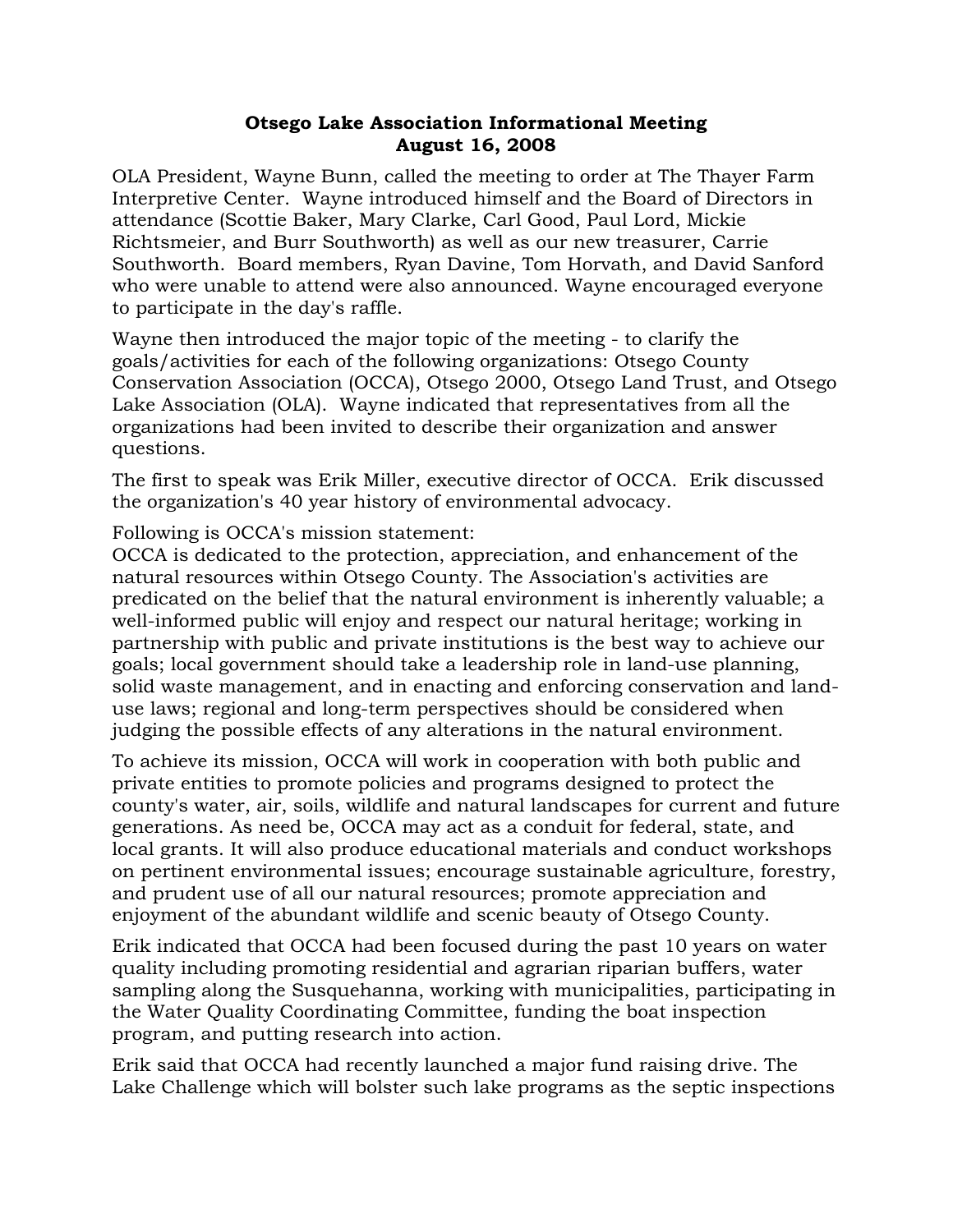and boat wash. OCCA has two full-time staff people who spend much time on grant writing.

After Erik answered questions from the floor, Wayne introduced Scottie Baker who represents OLA on the Otsego 2000 Board. Scottie said that she was pinch-hitting for Nicole Dillingham, Interim Executive Director of Otsego 2000. The following is the mission statement for Otsego 2000: Otsego 2000 believes that the Otsego Lake region is a masterpiece of nature, and that its surrounding landscapes, valleys, villages, and farms constitute a unique confluence of historic, environmental, cultural, agricultural, rural, and scenic resources. We believe that the long-term economic well-being of the region and the quality of life for its residents derives from these resources and their stewardship. Thus, we seek to protect these attributes for the benefit of present and future generations. As no place is an island, we extend our concern and programs to the region's larger setting in Central New York. We advance our mission through informed advocacy, public education, innovative projects, economic alternatives, and strategic campaigns.

Scottie indicated that among Otsego's achievements were establishing the Cooperstown Farmers' Market, the relocation of the Marcy South Power Line, stopping a boat launch at Glimmerglass State Park, spearheading the establishment of the Glimmerglass Historic District, stopping a solid waste facility in Westford, spearheading the land trust, developing the GEIS (generic environmental impact statement), and providing technical advice regarding establishing guidelines for wind turbines. Issues in which Otsego 2000 is currently involved are natural gas drilling, the Madison Square Garden project, and the ditching project with OLA. Scottie indicated that Otsego 2000 is not a membership organization. It is funded through grants and donations.

Wayne next introduced Peter Hujik, Executive Director of the Otsego Land Trust. Peter informed the group that the Land Trust is a private not for profit organization which is 20 years old and seeks to protect land directly with land owners by using conservation easements. This permanently protects land without giving up ownership through private initiative.

According to its' mission statement, The Otsego Land Trust conserves the distinctive rural character of Otsego County, New York through protecting open space, lands of scenic value, fragile ecosystems, farmland and forestlands.<sup>2</sup> Peter characterized the Land Trust as using collaborative, solution-oriented approaches to achieve its goals. He indicated that the US Forest Service has placed the Upper Susquehanna Watershed in the top 20 forested land areas threatened by development. To date the Land Trust has protected over 5000 acres, and is one of 90 land trusts in New York State.

Peter said that the goal is to protect 10,000 acres by 2010. At this point, the land trust has protected 800 acres in the watershed including the Thayer Farm and Mt. Otsego. Peter said that they are also hoping to include the Ringwood